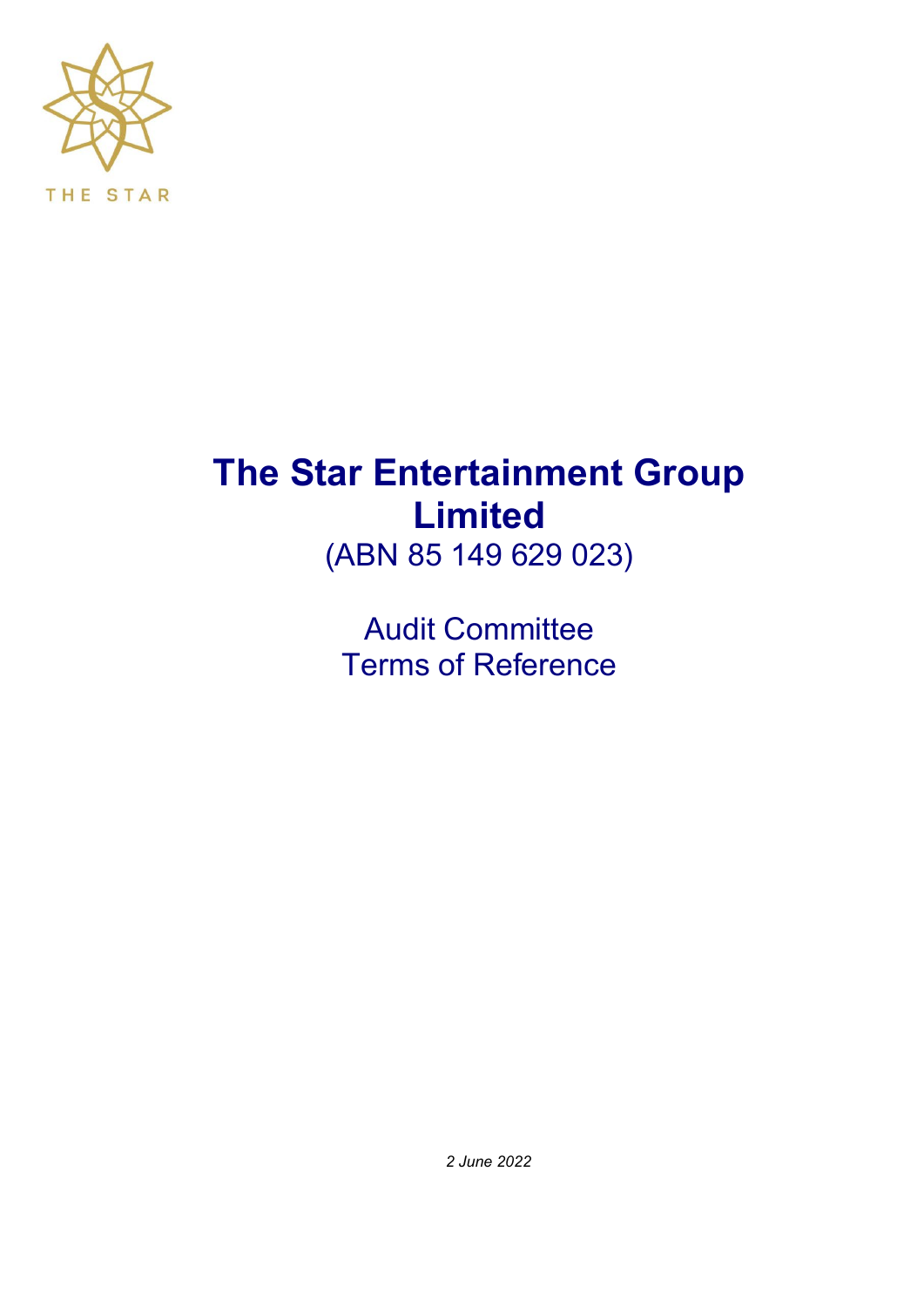# **Contents**

| 1<br>1.1<br>1.2<br>1.3<br>1.4 | Introduction to the Terms of Reference<br>General<br><b>Authorities</b><br>Board approval<br><b>Definitions</b>                                                                        | 1<br>$\mathbf{1}$<br>$\mathbf{1}$<br>$\mathbf 1$<br>$\mathbf{1}$                      |
|-------------------------------|----------------------------------------------------------------------------------------------------------------------------------------------------------------------------------------|---------------------------------------------------------------------------------------|
| $\overline{2}$<br>2.1<br>2.2  | Role of the Committee<br>Corporate governance and oversight responsibilities<br>Independence of external auditors                                                                      | 1<br>$\mathbf{1}$<br>$\overline{2}$                                                   |
| 3<br>3.1<br>3.2<br>3.3<br>3.4 | Responsibilities of the Committee<br>Key responsibilities<br>Relationship with the external auditors<br>Provision of non-audit services by external auditors<br>Other responsibilities | $\overline{2}$<br>$\overline{\mathbf{c}}$<br>$\overline{\mathbf{4}}$<br>$\frac{5}{5}$ |
| 4<br>4.1<br>4.2<br>4.3        | <b>Composition and Structure of the Committee</b><br>Composition<br>Removal or resignation<br>Secretary                                                                                | 6<br>$\,6$<br>$\,6$<br>$\,6$                                                          |
| 5<br>5.1<br>5.2<br>5.3<br>5.4 | <b>Meetings of the Committee</b><br>Frequency<br>Minutes of meetings<br>Meeting attendance<br>Quorum, voting and resolutions                                                           | 6<br>$6\phantom{a}$<br>$\boldsymbol{6}$<br>$\overline{7}$<br>$\overline{7}$           |
| 6                             | <b>Reporting to the Board</b>                                                                                                                                                          | $\overline{7}$                                                                        |
| 7                             | <b>Independent External Advice</b>                                                                                                                                                     | 8                                                                                     |
| 8                             | Access to employees, other persons and resources                                                                                                                                       | 8                                                                                     |
| 9                             | <b>Assessment and Evaluation of the Committee</b>                                                                                                                                      | 8                                                                                     |
| 10                            | <b>Access to the Terms of Reference</b>                                                                                                                                                | 8                                                                                     |
| 11                            | <b>Review of the Terms of Reference</b>                                                                                                                                                | 8                                                                                     |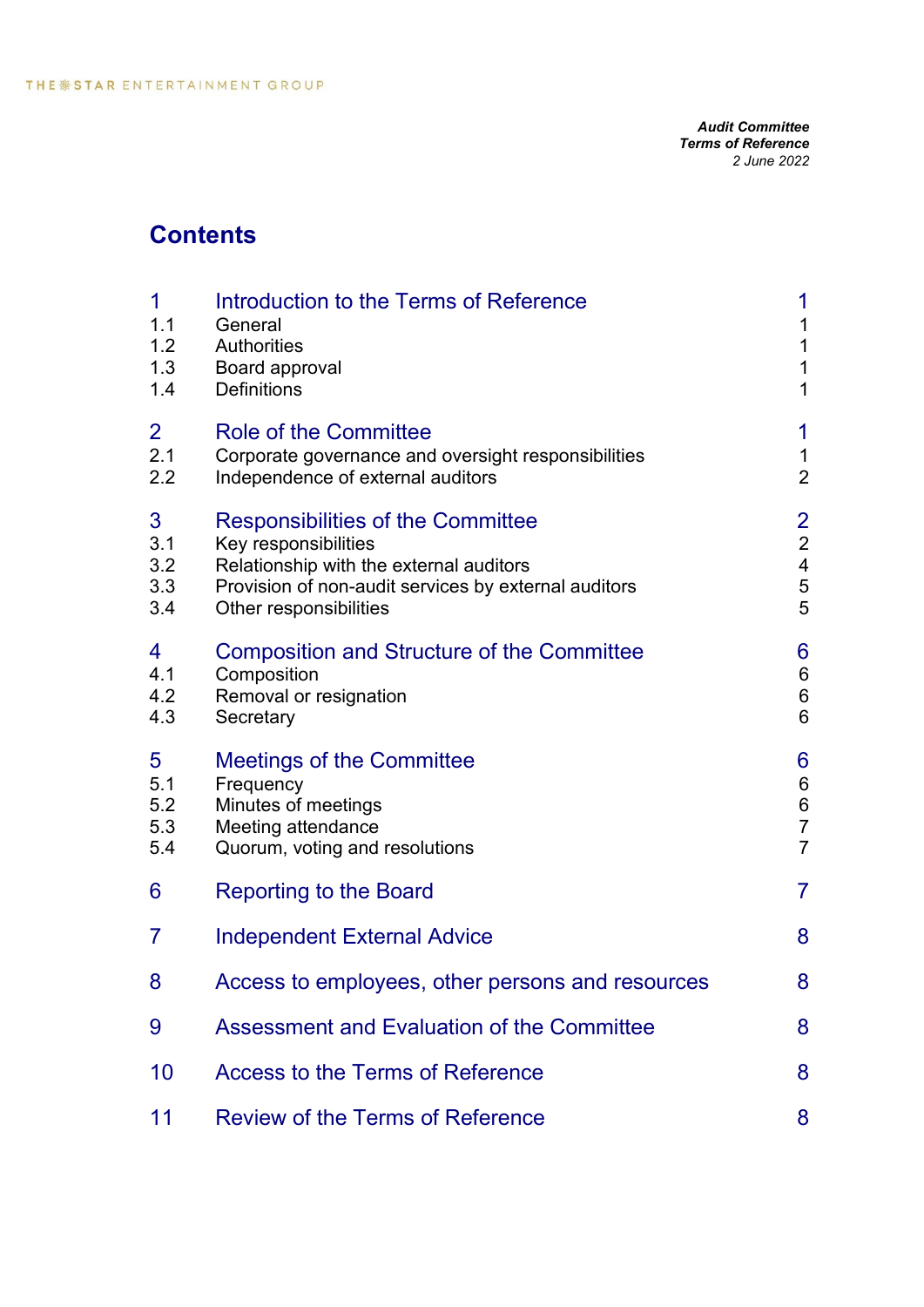## **1 Introduction to the Terms of Reference**

## **1.1 General**

The Audit Committee is a committee of the Board established pursuant to the Company's Constitution.

These Terms of Reference set out the functions and responsibilities of the Audit Committee and detail the manner in which the Audit Committee will operate.

#### **1.2 Authorities**

The Audit Committee has the authority and power to exercise the responsibilities set out in these Terms of Reference and under any separate resolutions of the Board granted to the Audit Committee from time to time.

The Audit Committee does not have the power or authority to make decisions for or on behalf of the Board, unless specifically authorised to do so under these Terms of Reference or as directed by the Board.

## **1.3 Board approval**

The Board has approved the Audit Committee Terms of Reference.

The Board may approve updates and amendments to the Audit Committee Terms of Reference from time to time.

#### **1.4 Definitions**

Unless the contrary intention is expressed in the Terms of Reference, the following words (when used in this Audit Committee Terms of Reference) have the meaning set out below:

**Board** means the Board of Directors of the Company from time to time.

**CEO** means the Managing Director and Chief Executive Officer of the Company.

**CFO** means the Chief Financial Officer of the Company.

**Committee** means the Audit Committee of the Board.

**Company** means The Star Entertainment Group Limited (ACN 149 629 023).

**Corporations Act** means the Corporations Act 2001 (Cth).

**Director** means a person appointed as a director of the Company.

## **2 Role of the Committee**

#### **2.1 Corporate governance and oversight responsibilities**

The role of the Committee is to consider and make recommendations to the Board on its corporate governance and oversight responsibilities relating to financial accounting practices, financial risk management and system of internal control, external reporting, and the internal and external audit functions.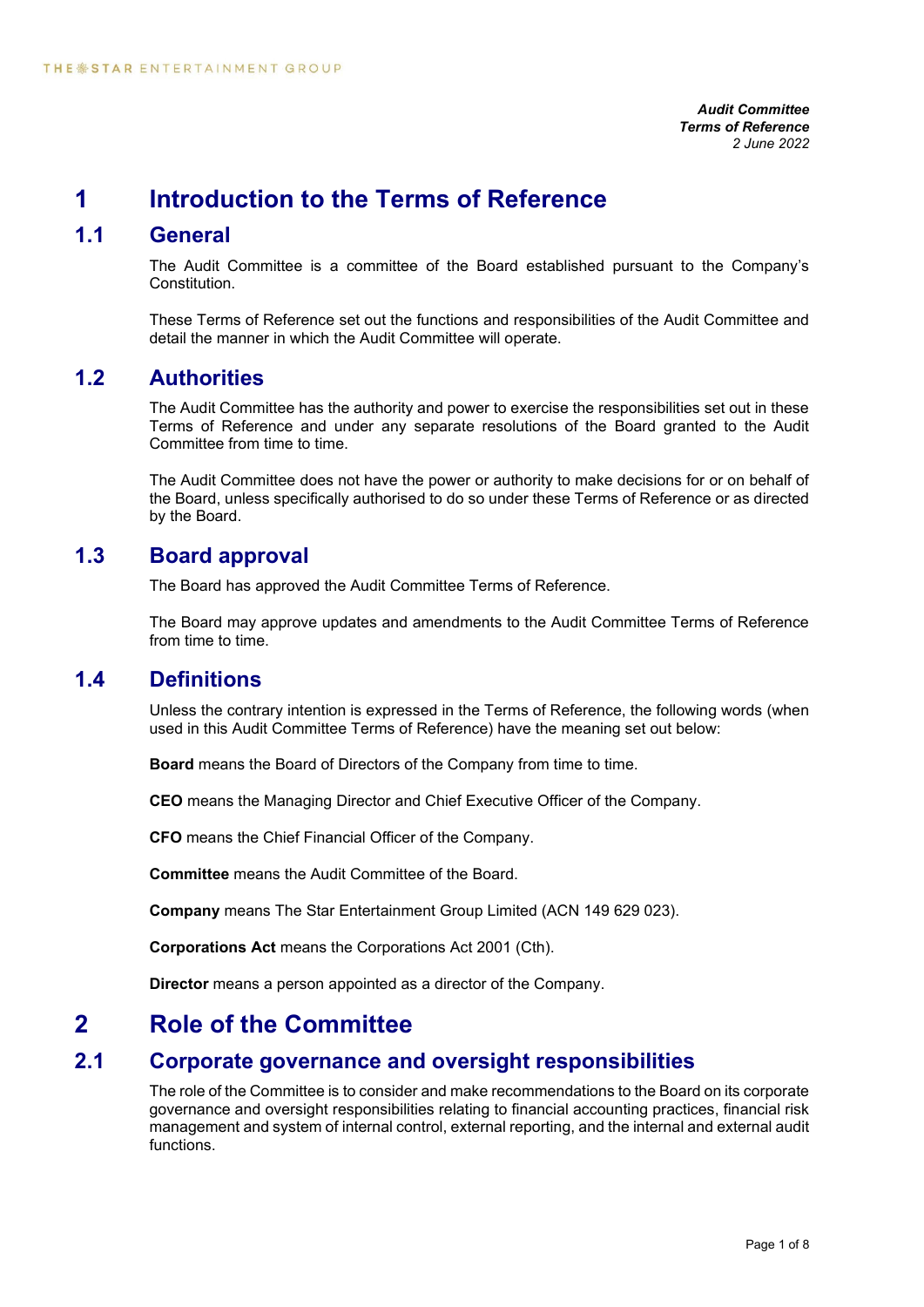#### **2.2 Independence of external auditors**

The Committee also has responsibility to ensure the independence of the external auditors and will periodically assess this independence by considering the relationships and services provided by the external auditors and others that may lead to actual or perceived lack of independence.

# **3 Responsibilities of the Committee**

#### **3.1 Key responsibilities**

The responsibilities of the Committee primarily pertain to assisting the Board in carrying out its accounting, auditing and financial reporting responsibilities, including:

#### *General*

- (a) overseeing and appraising the co-ordination, coverage and quality of audits conducted by both the internal and external auditors;
- (b) maintaining open lines of communication among the Board, the internal auditors and the external auditors to exchange views and information, as well as to confirm the auditors' respective authority and responsibilities;
- (c) reviewing (on an independent and objective basis) the financial information to be presented to shareholders, regulators and the general public (including associated announcements to the Australian Securities Exchange, media releases and investor presentations), before recommending them to the Board for approval;
- (d) monitoring the effectiveness of internal financial and accounting controls, including information technology controls of the Company;
- (e) reviewing the adequacy of the Company's corporate reporting processes and internal control framework;

#### *Financial accounting compliance*

- (f) evaluating:
	- (i) the adequacy and effectiveness of the Company's administrative, operating and accounting policies, including communication with management, internal auditors and external auditors;
	- (ii) the adequacy of the Company's information management and accounting control system by reviewing written reports from the internal and external auditors, and monitoring management's responses and actions to correct any noted deficiencies;
	- (iii) the materiality of any matters relating to the Company's financial controls or compliance (including matters that may have a bearing on the Company's financial statements) that are referred to in whistleblower reports and/or other reports provided by the Ethics Panel or that are referred to the Audit Committee by other Committees;
- (g) monitoring:
	- (i) management's compliance with delegated authority from the Board in respect of financial expenditure and operational decisions;
	- (ii) management's attention to ethical considerations regarding the Company's financial policies and practices;
	- (iii) the standard of corporate conduct in areas such as arm's-length dealings and potential conflicts of interest;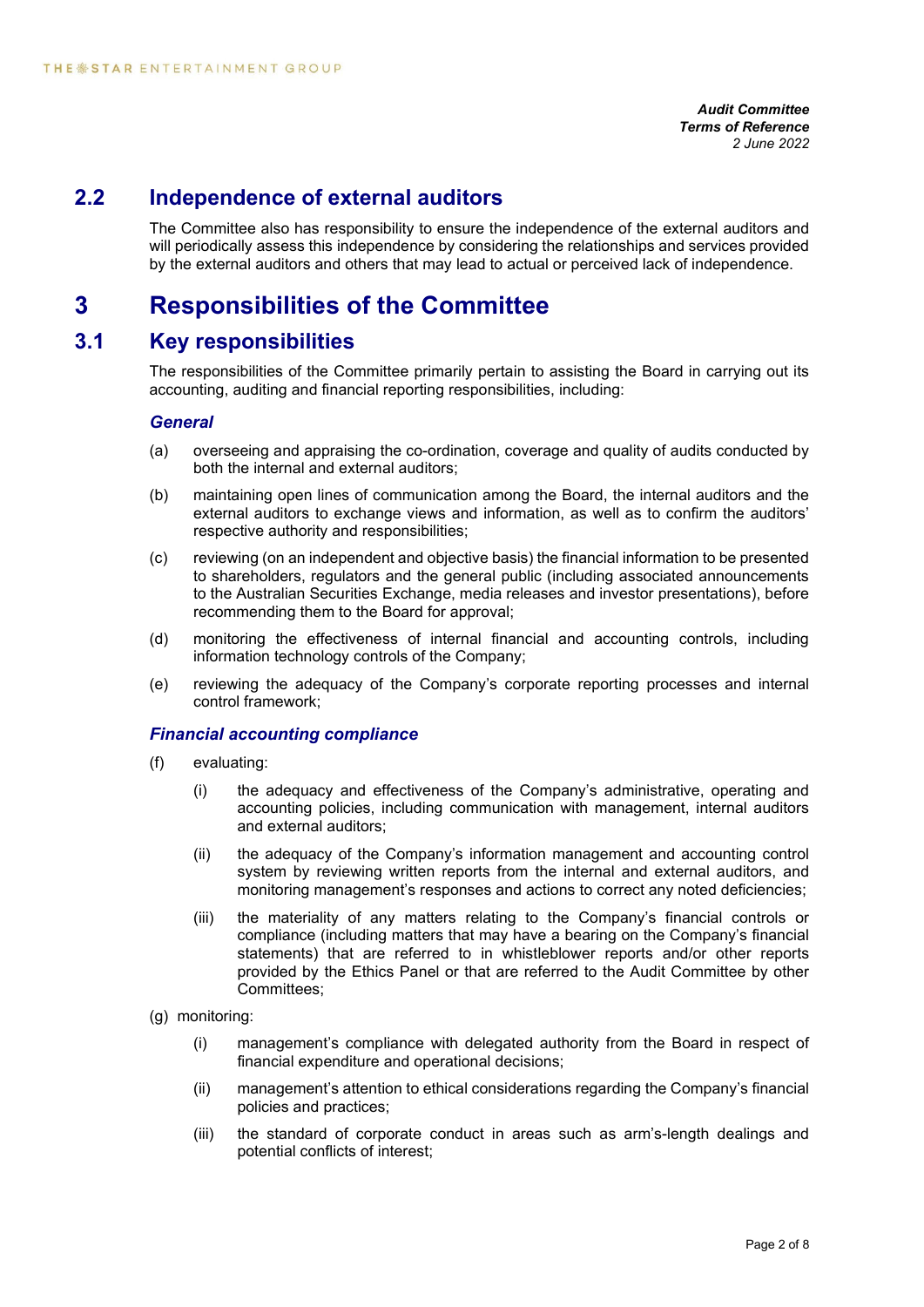- (h) reviewing reports from management, the internal auditors and external auditors on any significant proposed regulatory, accounting or reporting issue, to assess the potential impact upon the Company's financial reporting process;
- (i) identifying and directing any special projects or investigations deemed necessary with respect to financial accounting compliance;

#### *External financial reporting*

- (j) reviewing:
	- (i) the Company's financial statements as to whether they reflect the understanding of the Committee members of, and otherwise provide a true and fair view of, the financial position and performance of the Company;
	- (ii) all financial reports of the Company prior to recommending them to the Board for approval and public release;
	- (iii) any correspondence from regulators and others regarding the Company's financial reporting and related matters and monitoring management's response to them;
	- (iv) the appropriateness of the Company's financial reporting disclosures and accounting policies, judgements or choices exercised by management in preparing the Company's financial statements, before recommending all significant changes to the Board for approval;
	- (v) significant transactions outside the Company's ordinary course of business;
	- (vi) the half-yearly and annual financial statements and reports (including associated announcements to be made to the Australian Securities Exchange) with the CEO, the CFO and the external auditors, and making related recommendations to the Board;
	- (vii) the process adopted by the CEO and the CFO leading to their written declarations to the Board (as required under section 295A of the Corporations Act) that, in their opinion:
		- (A) the financial records of the Company have been properly maintained;
		- (B) the financial statements and notes comply with the appropriate accounting standards and give a true and fair view of the financial position and performance of the Company; and
		- (C) the opinion has been formed on the basis of a sound system of risk management and internal control which is operating effectively;
	- (viii) the CEO's and the CFO's written declarations to the Board under section 295A of the Corporations Act;
- (k) reporting to, or informing the Board or its relevant Committee/s, of decisions about the Company's financial outcomes that may have an impact on other matters for consideration (for example, determination of significant items for disclosure in the Company's financial reports that may have an impact on remuneration or employee incentive plan outcomes);

#### *Internal Audit*

- (l) recommending to the Board the appointment (and, where appropriate, replacement) of the executive responsible for internal audit matters;
- (m) reviewing the internal auditor's role and responsibilities, and the adequacy of the resources and organisation of the internal audit function;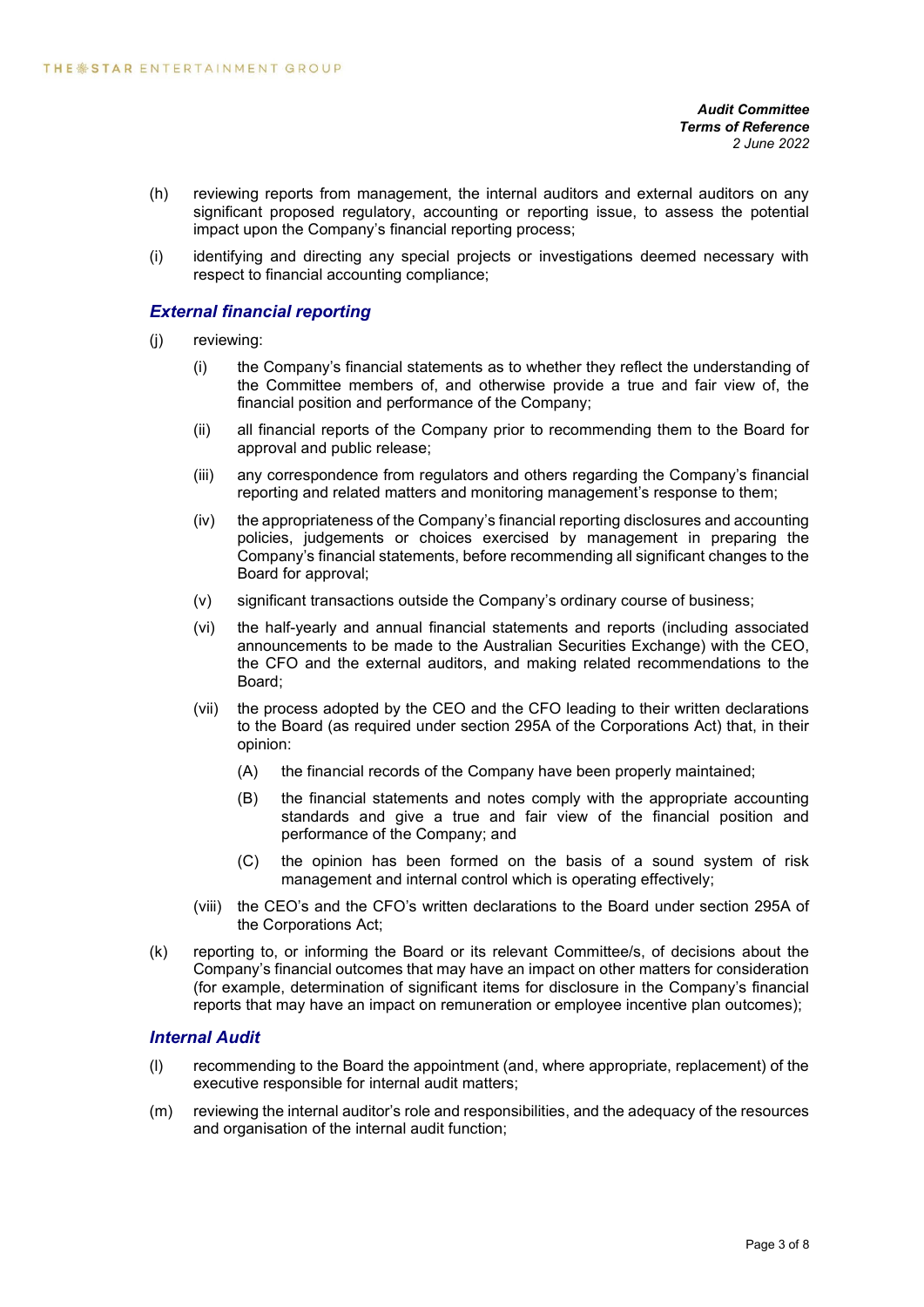- (n) reviewing and approving the annual internal audit plan (and variations) and confirming that the internal audit plan reflects coverage of key risk areas in relation to the systems of financial, operational and management control;
- (o) monitoring:
	- (i) the progress of the internal audit plan together with any additional investigative reviews, and considering the implications for the control environment;
	- (ii) the implementation of agreed action plans by management in response to the internal auditor's findings and recommendations;
- (p) assessing the performance, independence and objectivity of the internal audit function and evaluating its overall effectiveness;
- (q) determining that no restrictions are being placed upon the internal auditors and having the internal auditors regularly report to the Committee on their independence;
- (r) reviewing reports from the internal auditors detailing their key findings and the agreed action plans by management;
- (s) receiving internal audit reports that are provided to the joint venture boards;

#### *External audit*

- (t) recommending to the Board the nomination (and where appropriate, replacement) of the external auditors, procedures for the selection and appointment of the external auditors and rotation of external audit engagement partners, and if appropriate, recommending that tenders be called to assist in deciding which external auditor should be recommended;
- (u) reviewing and approving the external audit plan (and variations) and fees payable to the external auditors for audit and non-audit work;
- (v) reviewing:
	- (i) reports prepared by external auditors; and
	- (ii) the scope and adequacy of the external audit;
- (w) evaluating the overall performance, effectiveness and independence of the external auditors;
- (x) assessing whether the external auditors' provision of non-audit services impairs or appears to impair their judgment or independence and, if required, developing policies to manage the process for approving non-audit services.

#### **3.2 Relationship with the external auditors**

The external auditors have an unrestricted right to discuss any issues they deem necessary with the Chairman of the Committee or, if deemed appropriate by the external auditors, with the Chairman of the Board.

The Committee will require the external auditors to confirm, in writing, that they have complied with all professional and regulatory requirements relating to auditor independence prior to the completion of each half-yearly and annual accounts.

In accordance with the Corporations Act, the Board will not invite any past or present lead audit partner of the firm currently engaged as the Company's external auditors to fill a vacancy on the Board.

The lead external audit partner will be required to rotate off the audit after their involvement in accordance with the Corporations Act before that partner can again be involved in the Company's external audit.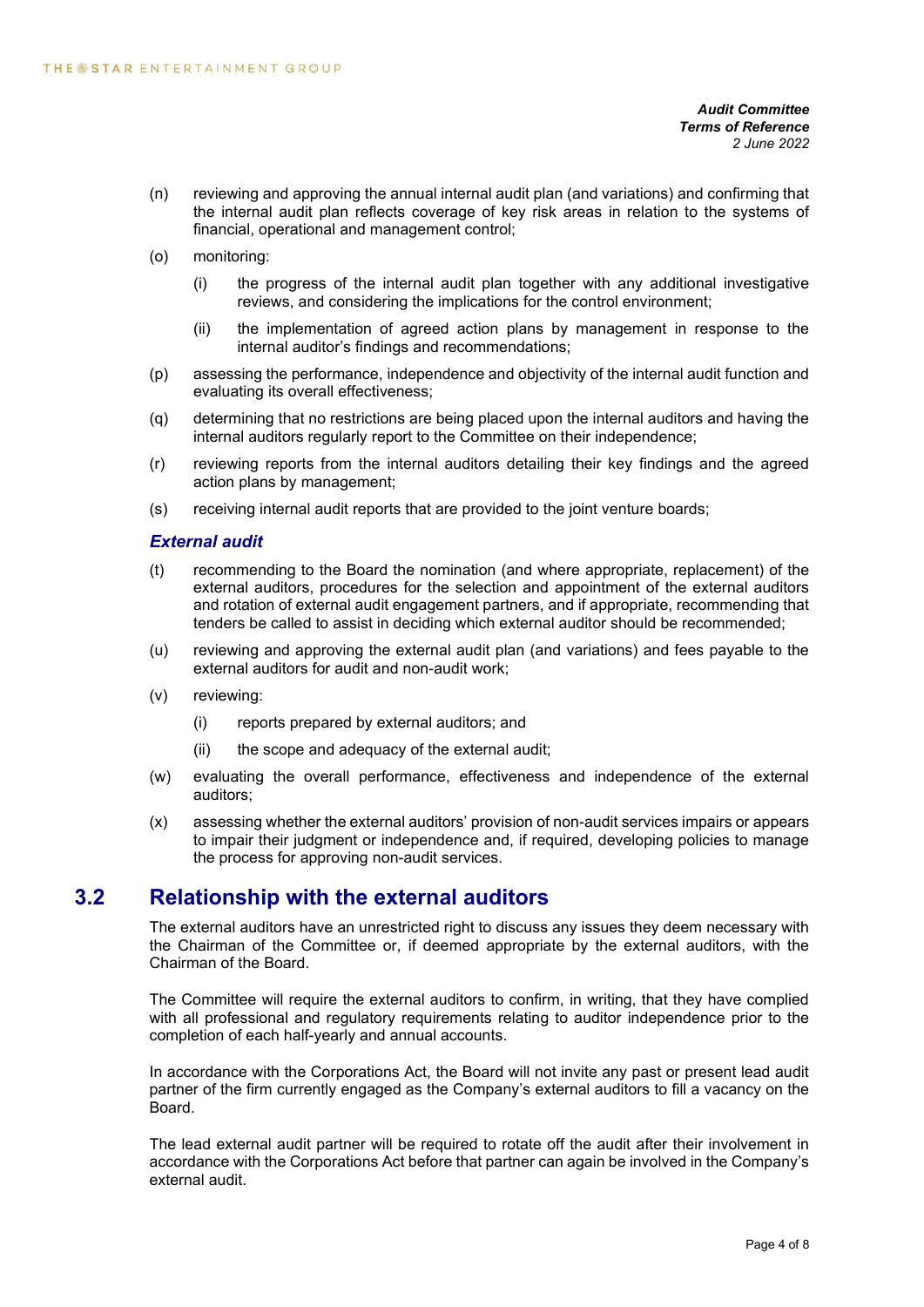Internal audit services, if outsourced, will be provided by a firm other than the external audit firm.

It is expected that the external auditors will immediately contact the Chairman of the Committee if management has placed restrictions on access by the external auditors or there are significant unresolved issues between management and the external auditors.

#### **3.3 Provision of non-audit services by external auditors**

As specified in section 2.2, the Committee has responsibility to ensure the independence of the external auditors and will periodically assess this independence by considering the relationships and services provided by the external auditors and others that may lead to actual or perceived independence or lack of independence. In this regard, the Committee will apply the following guidelines.

The external auditors:

- (a) shall not provide services that are considered to be in conflict with the role of the statutory auditors. These services include those where the auditors may ultimately be required to express an opinion on its own work, and in particular:
	- (i) bookkeeping or other services relating to the accounting records or financial statements;
	- (ii) financial information systems design and implementation;
	- (iii) appraisal or valuation services and fairness opinions;
	- (iv) actuarial services;
	- (v) internal audit services;
	- (vi) management functions or human resources;
	- (vii) strategic and business planning services;
	- (viii) broker or dealer, investment adviser or investment banking services;
	- (ix) legal services and expert services unrelated to the audit; and
	- (x) tax advocacy or tax structuring advice;
- (b) may be permitted to provide non-audit services that are not perceived to be in conflict with the role of the auditors where their detailed knowledge of the Company's activities could permit cost and output efficiencies (for example, tax compliance support), provided stringent independence requirements are satisfied. These services, where provided, must first be approved by the Chairman of the Committee and then advised to the Committee at its next meeting.

The Committee will recommend to the Board the appropriate disclosure in the annual accounts of the full details of fees paid to the external auditors including an analysis of non-audit services.

#### **3.4 Other responsibilities**

The Committee will perform other oversight functions, duties and responsibilities as requested by the Board or expressly delegated to the Committee from time to time.

The duties and responsibilities of a member of the Committee are in addition to those set out for a member of the Board.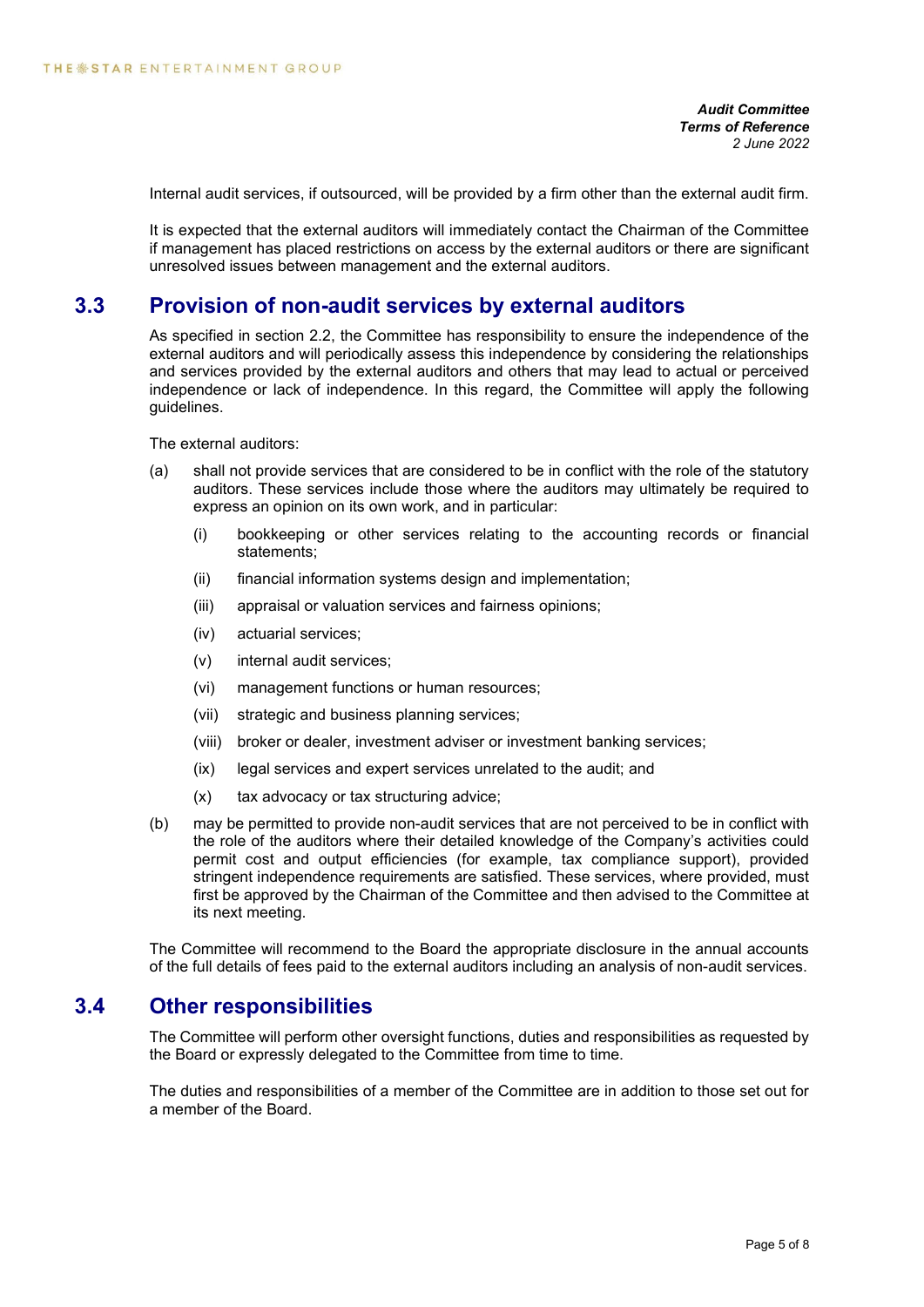# **4 Composition and Structure of the Committee**

## **4.1 Composition**

The Committee should be of sufficient size, independence and expertise to conduct its duties effectively. The Committee will comprise at least three members appointed by the Board.

All members must be independent Non-Executive Directors. The Board will appoint one of these members (other than the Chairman of the Company) as the Chairman of the Committee.

Members will be financially literate at the time of their appointment to the Committee. At least one member shall have a comprehensive financial background. Members will also have a good knowledge of the key businesses the Company operates.

Other members of the Board are entitled to attend Committee meetings, but will not be entitled to vote on any matter being considered by the Committee.

## **4.2 Removal or resignation**

If a member of the Committee ceases to be a Director of the Company, that member ceases to be a member of the Committee. The Board may remove a member of the Committee.

#### **4.3 Secretary**

The Secretary of the Committee is the Company Secretary. The Secretary of the Committee will be responsible, in conjunction with the Chairman of the Committee and the CFO, for determining the agenda for each meeting.

## **5 Meetings of the Committee**

#### **5.1 Frequency**

The Committee will meet as frequently as required but not fewer than four times a year.

The Committee may call such additional meetings as the Chairman of the Committee decides are necessary for the Committee to fulfil its duties.

In addition, the Chairman of the Committee is required to call a meeting of the Committee when requested to do so by a Committee member, the CEO, the CFO, the Company Secretary, the internal auditors or the external auditors.

The Committee or the Chairman of the Committee will meet with the external auditors and/or internal auditors, in the absence of management, at least once per annum, and on any occasion during the year as requested by either the Chairman of the Committee or the internal or external auditors.

#### **5.2 Minutes of meetings**

The Secretary of the Committee (or his/her authorised delegate) will be responsible for taking the minutes of Committee meetings.

The Secretary of the Committee (or his/her authorised delegate) will circulate minutes of Committee meetings to all Committee members after the Chairman of the Committee has given preliminary approval.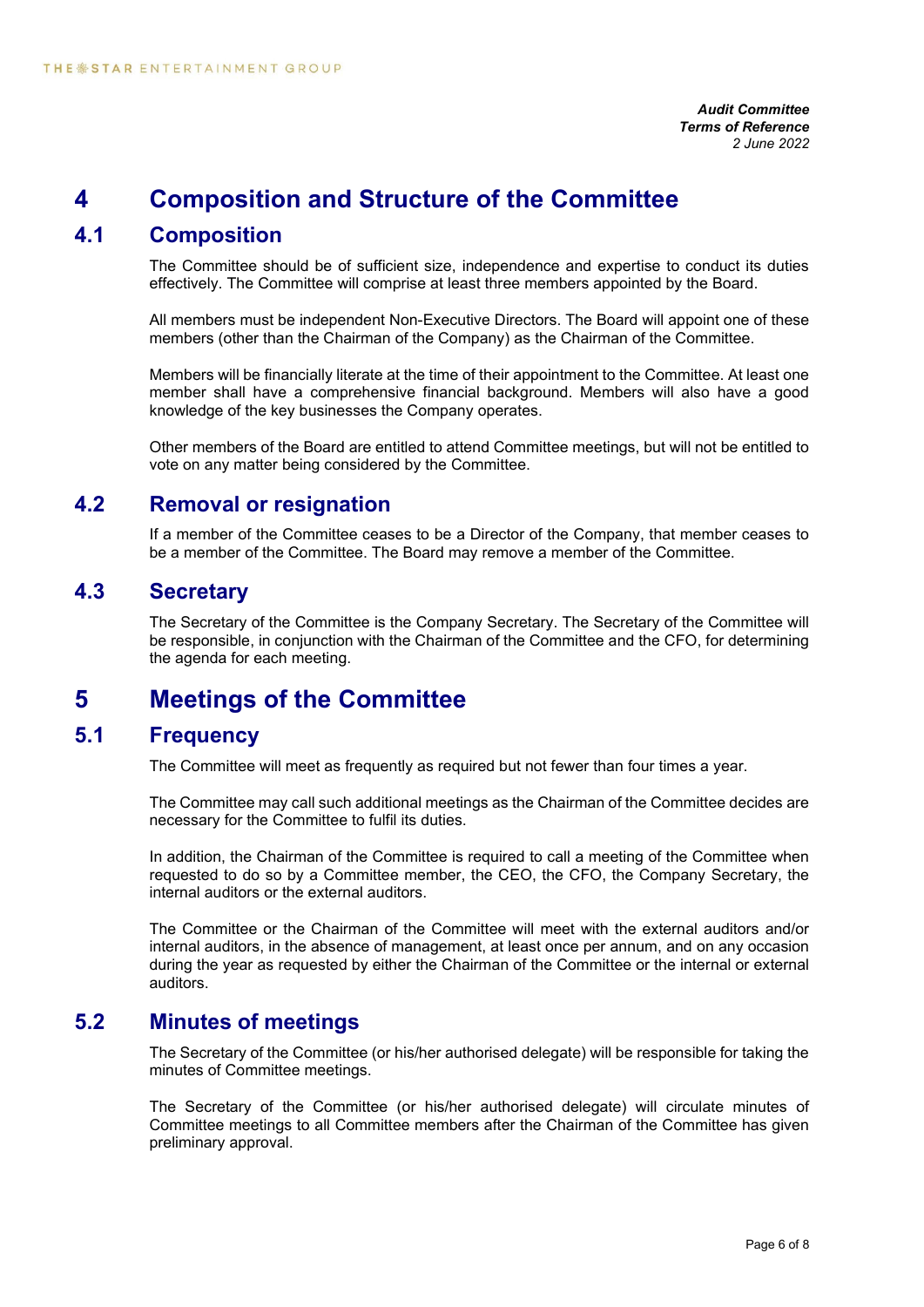The minutes of Committee meetings will be approved by the Committee and signed by the Chairman of the Committee.

The Secretary of the Committee must retain for the Company's records, one hard copy of the signed minutes of each Committee meeting (including the respective meeting agendas and supporting papers).

Minutes, meeting agendas and supporting papers shall be made available to any Director upon request to the Secretary of the Committee, providing no conflict of interest exists and subject to compliance with relevant Company policies (including, but not limited to, the Board Papers Retention Policy).

To the extent practicable, copies of the minutes of each Committee meeting will be included in the papers for the next Board meeting after each meeting of the Committee.

#### **5.3 Meeting attendance**

With the exception of the meetings to take place without management (as outlined in section 5.1) and unless otherwise directed by the Chairman of the Committee, the CEO, the CFO and the Company Secretary will attend each meeting of the Committee.

Representatives of the internal and external auditors and any other employee may also attend by invitation at the discretion of the Committee.

The CEO, the CFO, the Company Secretary and any other invitees do not have any voting rights at any Committee meeting, regardless of the resolution being considered at the meeting.

#### **5.4 Quorum, voting and resolutions**

A quorum will comprise any two Committee members.

Should the Chairman be absent from any meeting, and there are at least two members still present, the members of the Committee present shall appoint one of their number to be Chairman of that meeting.

Only Committee members are entitled to vote in relation to any decisions made by the Committee. Each Committee member will have one vote. Questions arising at any meeting of the Committee are decided by a majority of votes, and, in the case of an equality of votes, the Chairman of the Committee meeting has a second or casting vote (except when only two Committee members are eligible to vote on the question).

The Committee may pass resolutions by circulating resolution by adopting the procedures set out in the Company's Constitution.

Members of the Committee will not participate in discussions and will not vote on any issue in respect of which there is an actual or perceived conflict of interest.

## **6 Reporting to the Board**

The Committee will, as is appropriate, on a timely basis:

- (a) circulate minutes of Committee meetings to all Directors after each Committee meeting, subject to the existence of any conflict of interest;
- (b) update the Board about Committee activities and make recommendations to the Board as required; and